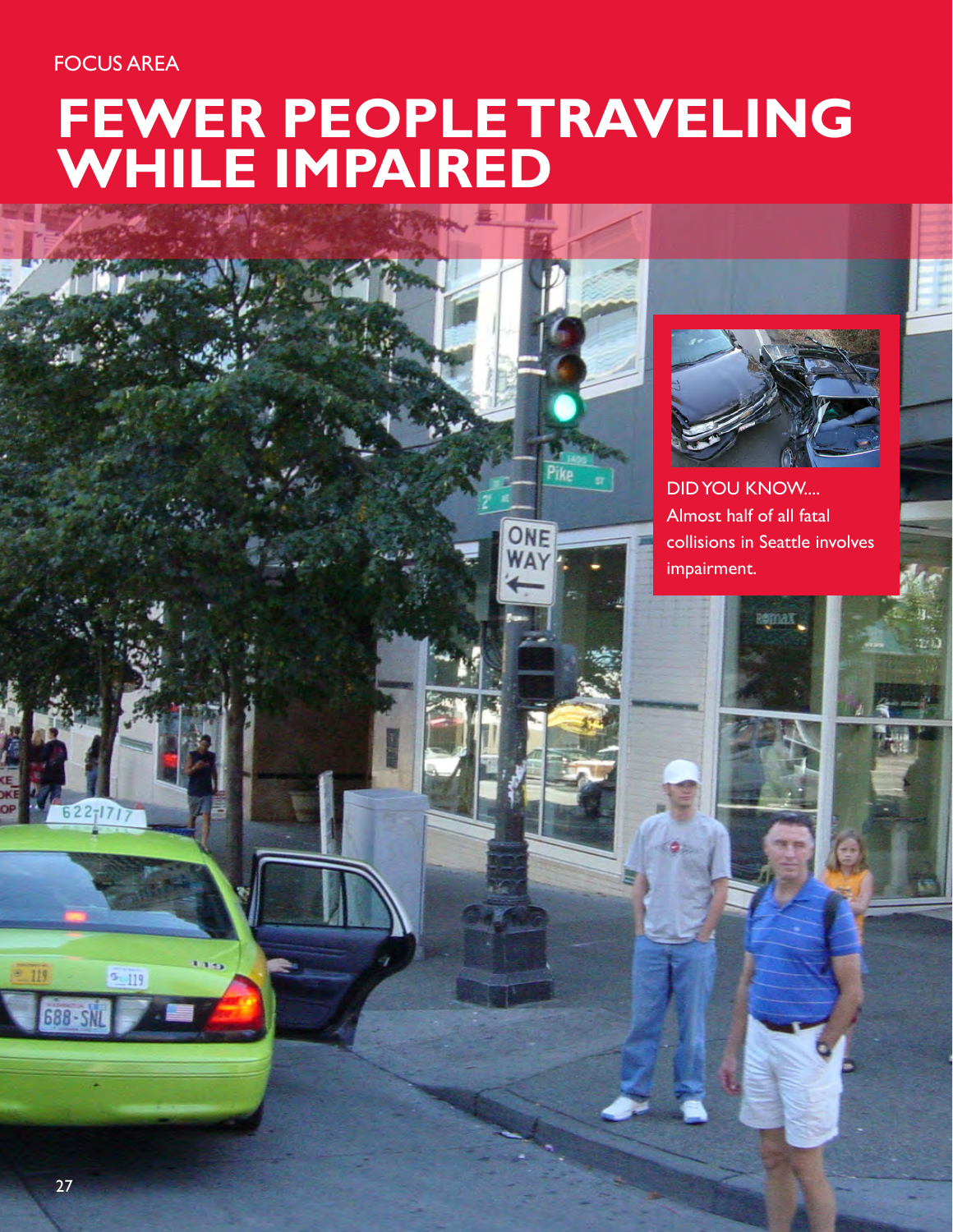28

#### MEASURES

Number of collisions attributed to impairment annually 408 (2010)

Percentage of fatal collisions where impairment is a factor 48 percent (2006-2010)

Impairment accounts for nearly half of all traffic fatalities. Impaired drivers are more likely to speed, more likely to be inattentive behind the wheel, and more likely to fail to grant the right of way to people on foot, in wheelchairs, or on other wheels, and people riding bikes. It takes impaired drivers twice as long to react when compared to a non-impaired driver.

Impairment is the leading cause of fatality collisions on Seattle streets. Between 2006 and 2010, 48 percent of the deaths on our streets involved impairment. Thankfully, keeping alcohol and drug impaired drivers off the road has been a priority in Washington for years. SPD, Public Health – Seattle & King County, and the State of Washington have a long-standing partnership to combat impaired driving. As part of King County's Target Zero Team, SPD receives funding from the Washington Traffic Safety Commission to conduct extra patrols. These patrols are supported with a robust media presence to inform drivers of the extra patrols and to remind people that drinking and driving is not worth it. Known as high visibility enforcement, this coordinated education and enforcement strategy has been proven to deter impaired driving.

Aside from the fact that impaired drivers risk harming themselves and others on the road, the financial cost of being convicted for driving under the influence is staggering. These costs include fines, jail expenses, attorney fees, probation costs, and increased insurance rates. Driving under the influence cases can cost offenders \$10,000, but the costs go far beyond the monetary. Loss of driving privileges, mandatory jail time, and potential loss of employment are just a few of the steep personal costs that anyone convicted of DUI must bear.

# **ACTIONS**

Data tells us that half of those killed in impairment crashes were people between 16 and 30 years old. The majority of impairment-related fatality collisions occur between the hours of 6 p.m. and 6 a.m., and most frequently occur on Friday, Saturday, or Sunday. More than 40 percent of impairment-related deaths occur from June through September. Further, three out of five impairment-related deaths involved just a single vehicle.

While significant gains have been made to reduce impaired driving, we know that drinking and driving remains a common practice. It has been estimated that at least 80 million trips are made nationwide every year by drivers with a blood alcohol content of .08 or higher (the legal threshold for impaired driving in Washington) and that arrests are rare (Hedlund & McCartt, 2002).

# **EDUCATION**

## **Conduct Outreach at Venues Known to Generate DUIs**

Law enforcement officials collect information about the locations where drivers became intoxicated whenever possible. This information will help us launch extra efforts at targeted venues known to produce impaired drivers. This will allow our educational messaging to reach potentially impaired drivers before they drive. Outreach will include placing posters, infographics, billboards, and special messages at key sites and make intoxicated individuals think twice about getting behind the wheel.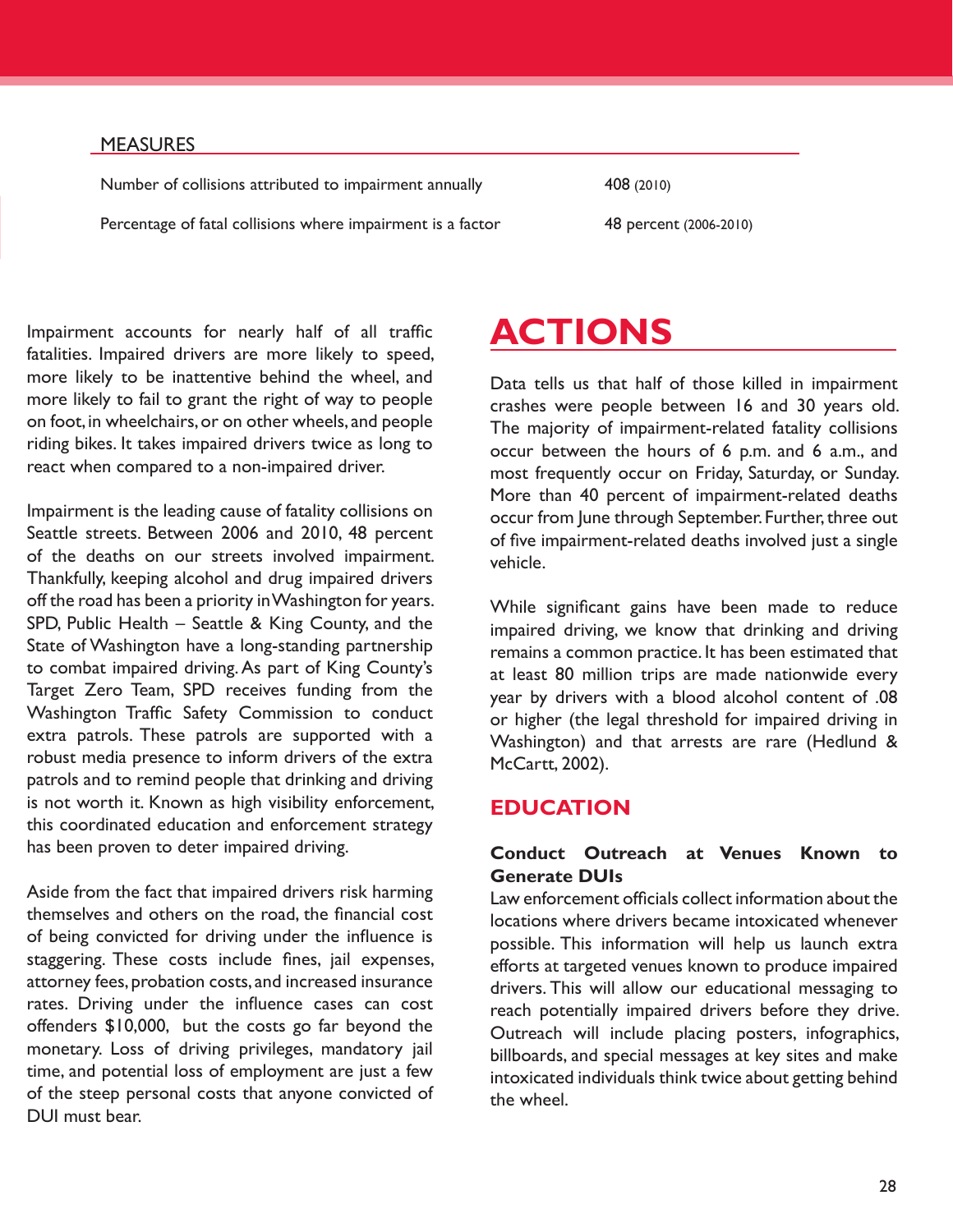

**Promote Late Night Taxi stands** 

As part of the Seattle Nightlife Initiative, five new late-night taxi stands have been opened in Belltown, Capitol Hill, Downtown/ Pike Place Market, Fremont and Pioneer Square. The new stands provide a safe and visible location

for people to catch a cab instead of driving. Seattle will continue to develop new late night taxi stand in neighborhoods with significant late-night activities.

#### **Promote Late Night Pre-Paid Parking Option**

Also part of the Seattle Nightlife Initiative, all pay stations have been re-programmed to open at 10 p.m. to sell parking stickers for the following morning. This gives drivers an opportunity to leave their car and retrieve their vehicles the next day. The City and our partners will launch an effort to promote this transportation alternative at bars and clubs throughout Seattle.

# **ENVIRONMENT**

#### **Utilize Dynamic Message Signs to Support Enforcement**

Dynamic Messaging Signs inform a large number of travelers about increased enforcement efforts. While enforcing a law through a traffic citation ensures that the person stopped is aware of the law, dynamic message signs are an opportunity to inform the broader public about the targeted enforcements.

## **ENFORCEMENT**

#### **Conduct Extra DUI Patrols**

The City will provide increased support of the Seattle Police Department's work to deter impaired driving through the King County Target Zero Team. This will include a strong media presence to inform drivers of increased patrols and educational outreach about impaired driving. Enforcement efforts will occur along corridors where impairment-related collisions most frequently occur.

#### **Deploy DUI Squad**

The Seattle Police Department's DUI Squad works Seattle streets from 7:30 p.m. to 4:30 a.m. The specially trained officers on this squad detect impaired drivers by enforcing traffic laws, responding to collisions, and assisting patrol officers who have stopped a driver they suspect might be impaired by alcohol and/or other drugs. During the winter holidays the squad is augmented by an emphasis patrol known as "Drunk Net."



#### **Provide More Training for SPD**

SPD will provide additional training on driving under the influence (DUI) procedures and tactics for patrol officers to assist them in identifying, arresting and processing impaired drivers.